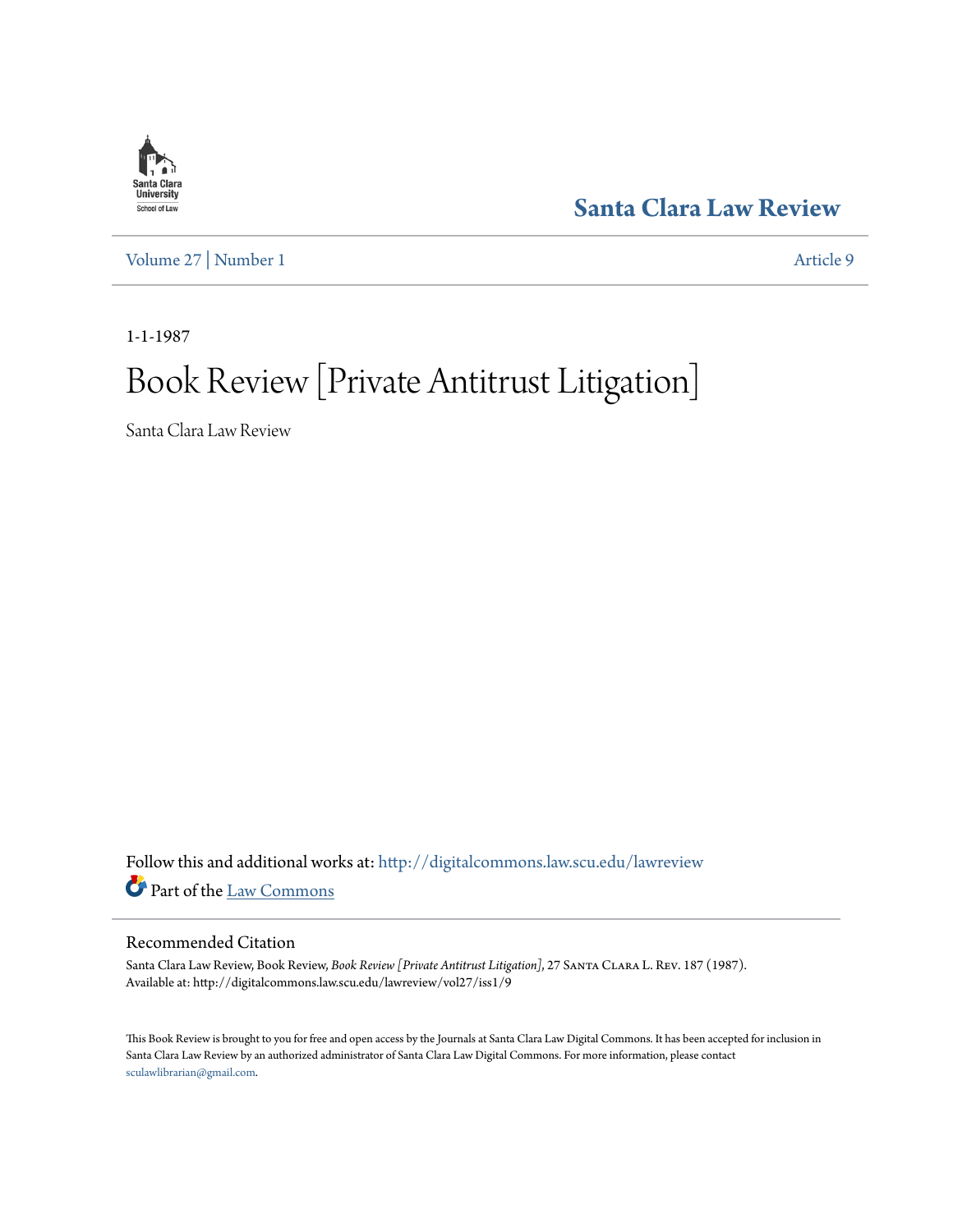## **BOOK REVIEW**

**PRIVATE ANTITRUST LITIGATION,** by Barry Kellman. Chicago, IL: Commerce Clearing House, Inc. 1986. Pp. v **+** 651. Hardcover. \$49.50.

## *Reviewed by* George J. Alexander\*

Is antitrust dead? A book written in a prior decade would not have addressed that problem. However, with deregulation abroad and antitrust deemphasized in Washington, is there a need for a book on private antitrust litigation?

In his book, Professor Kellman quickly points out that the volume of federal litigation is very low. Only one recent Supreme Court decision has involved the government, and not since 1978 has the government successfully litigated a liability claim before the Court. Even in the lower courts, a government case is a comparatively rare event.<sup>1</sup> "Yet antitrust litigation has, in quantity terms [sic], exploded,"<sup>2</sup> the author asserts. The explosion comes, of course, from private antitrust litigation. To prove his point, Professor Kellman asserts that "just over six times as  $m\bar{a}ny$ " private antitrust actions were commenced in 1980 as in 1960. This argument would be more persuasive if the author had used a-year subsequent to 1980 because a number of the more limiting antitrust precedents came in the 80's.<sup>4</sup>

**<sup>1987</sup> by** George J. Alexander

<sup>\*</sup> Former Dean, and current Professor of Law, Santa Clara University School of Law; A.B., 1953, University of Pennsylvania; **J.D.,** 1959, University of Pennsylvania; LL.M., 1964, J.S.D., 1969, Yale. Admitted to practice in Illinois, **1960;** New York, 1961; California, 1974; Educational Consultant to the Comptroller General of the United States.

**<sup>1.</sup>** B. **KELLMAN, PRIVATE ANTITRUST LITIGATION** vi, vii (1985) [hereinafter **KELLMAN].**

<sup>2.</sup> **KELLMAN,** *supra* note **1, at vii.**

<sup>3.</sup> *Id.*

*<sup>4.</sup> See, e.g.,* Northwest Wholesale Stationers, Inc. v. Pacific Stationery & Printing, **106** S. Ct. 2613 (1985) (market power required for per se boycott); National Collegiate Athletic Ass'n v. Board of Regents of the University of Oklahoma, 468 U.S. 85 (1984) (price fixing governed by rule of reason in special cases); Jefferson Parish Hosp. Dist. No. 2 v. Hyde, 466 U.S. 2 (1984) (per se tying requires substantial market power in tying product); Monsanto Co. v. Spray-Rite Services Corp., 465 U.S. 752 (1984) (dictum requiring proof that resale price maintenance defendant did not act independently).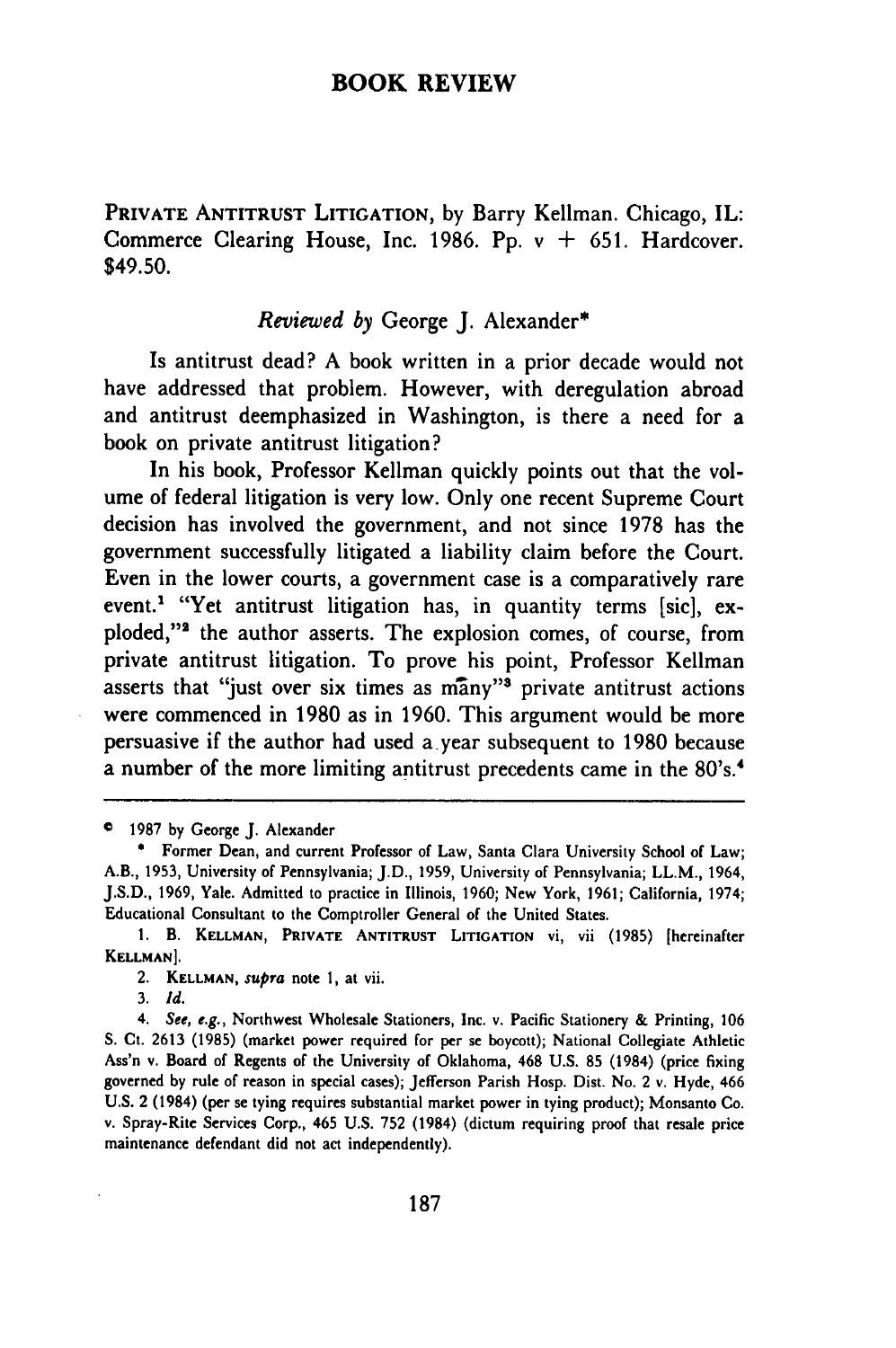Even so, Professor Kellman is clearly correct.<sup>8</sup>

The changes of the recent past have been the product of increasing application of economic principles to law. Professor Kellman appears to disapprove of this trend.<sup>6</sup> "The point is this: Antitrust is law, not economics; and it is enforced by the judiciary, not academia."' He is right again. Courts continue to defy economists in announcing antitrust principles.8 It is Professor Kellman's goal to overcome a tendency he decries—that of over generalizing on the basis of a few cases-by discussing virtually all cases decided in the area over the last decade. He claims his chief contribution is organizing rather than merely presenting the law. $\theta$ 

Professor Kellman begins his effort by defining an elusive concept in antitrust: competition. " 'Competition' means the same thing in antitrust law as it does in athletics; it is a process of interaction in which each individual participant strives to obtain scarce rewards, subject to the right of every other participant to do the same." This is a competition that antitrust protects, according to the author.<sup>10</sup> In teaching Antitrust, this commentator has spent up to five weeks pursuing the Court's meaning of competition, and is surprised at so facile a definition. How would it apply to Chief Justice Warren's definition of competition in *Brown Shoe Co. v. United States?11* In

**6.** Kellman is of the opinion that:

There is a tendency, all too prevalent, to view cases in isolation and thereby over-generalize on the basis of too little information. There is another tendency to not examine legal cases at all but to view antitrust as a *tabula rasa* upon which to formulate elegant models of consumer welfare. Worst of all, there is a tendency to reduce antitrust law to the one-dimensional pursuit. of economic efficiency while ignoring the lesson of nearly a century of enforcement and litigation that antitrust should be a multi-dimensional integration of principles, capable of development over time.

**KELLMAN,** *supra* note **1,** at v.

*7. id.*

**8.** *"Keifer-Stewart* and *Albrecht* place horizontal agreements to fix prices on the same legal - *even if not economic* - footing as agreements to fix minimum or uniform prices." Arizona v. Maricopa County Medical Society, 451 **U.S. 332,** 348 **(1982)** (emphasis added).

**9. KELLMAN, supra note 1,** at viii.

**10.** *Id.* at vi.

**11.** "It is competition, not competitors, which the Act protects. But we cannot fail to recognize **Congress' desire to promote** competition through the **protection of viable, small,** lo-

<sup>5.</sup> After 1980, the number of private antitrust suits declined. In 1980, 1457 private antitrust suits were commenced in U.S. District Courts while in 1960 there had only been 228. **By 1985,** the number of cases filed had dropped to **1052. If** 1985 (the date of publication) had been the reference point, Professor Kellman could claim that there were 4.6 times as many private cases as in 1960 not "just over 6 times" as many. **REPORT OF THE PROCEEDINGS OF THE JUDICIAL CONFERENCE OF THE UNITED STATES, ANNUAL REPORT OF THE ADMINIS-TRATIVE OFFICE OF THE UNITED STATES COURTS 128** (1984); **LAWYER'S ALMANAC** 814 **(1986).**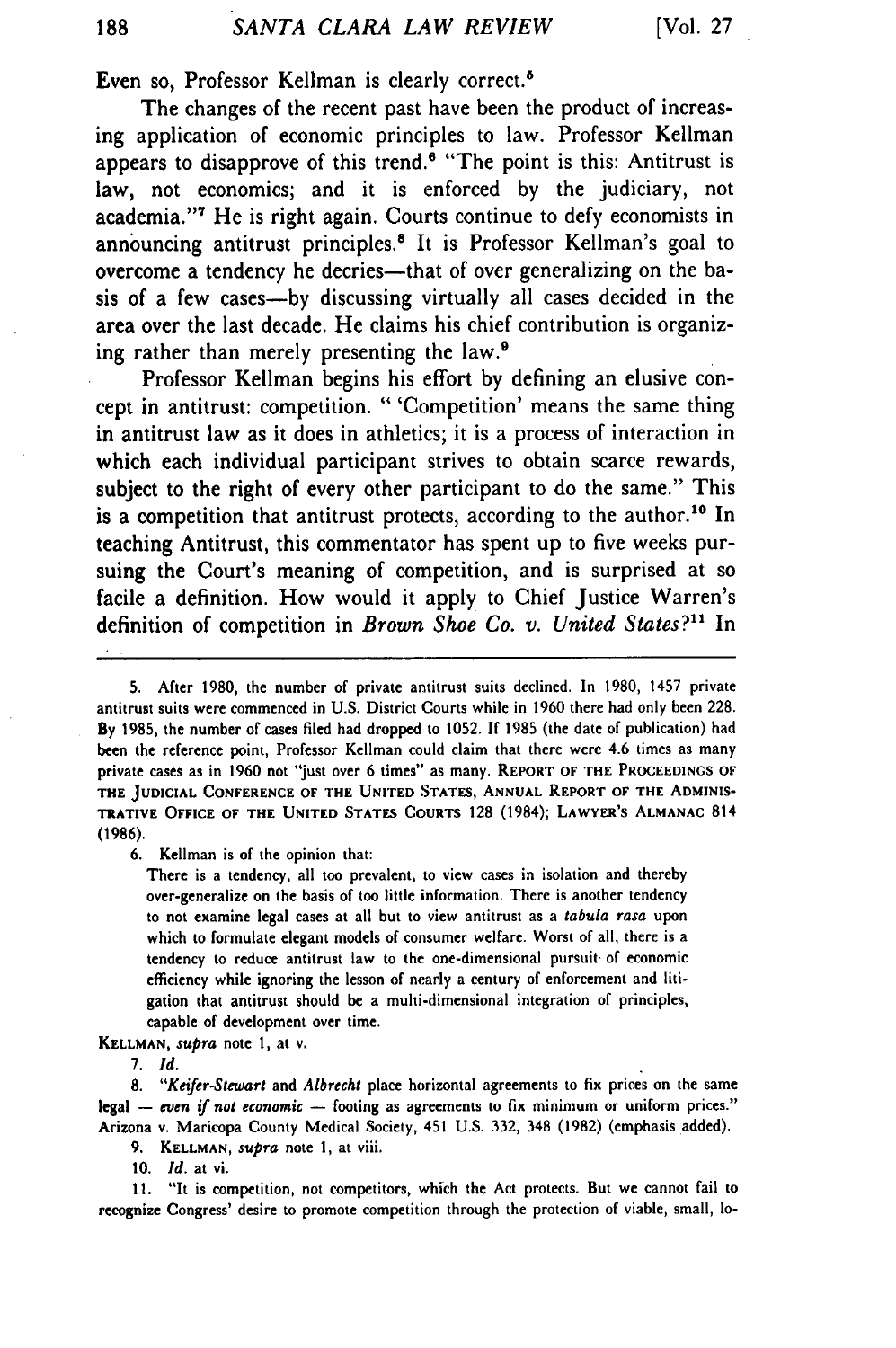fact, commentators who thought that competitors were the principal beneficiaries of antitrust and those who thought antitrust was designed to serve consumer welfare, derived their definition of competition from the Clayton Act,<sup>12</sup> rather than from case law. Before leaving the preface Professor Kellman has issued a challenge. Antitrust is not what this commentator and most other academics have always taught in class. It cannot be derived from generalizations about a small number of cases, but must be found by looking at the totality of cases for at least a ten year period. The reader should therefore feel quite free to disregard any critical comments in this review by attributing them to an academic's refusal to accept those premises.

It is undeniable that the book is filled with citations to lower court cases that have not generally found their way into antitrust commentary. The book is divided into four major parts. The first part covers the core of antitrust in 191 pages. It follows equally sized sections on exemptions, on who may be sued and what may be recovered, and finally on procedural issues. Generally, there are 25 chapters with each chapter boasting a short, usually two or three page, summary in which the rules discussed in the chapter are set forth. These summaries are no doubt useful to those wishing a fast overview of the field.

A more catholic view of antitrust cases apparently does not lead to a view of antitrust which differs from that developed by concentrating on leading Supreme Court precedent. Understandably, federal courts are particularly mindful of Supreme Court precedents in the field of antitrust. The major sections of antitrust law do not **de**fine such central concepts as the meaning of restraint of trade,<sup>18</sup> monopolization,<sup>14</sup> substantially to lessen competition.<sup>15</sup> Over time courts have given them meaning and the Supreme Court's definitions have naturally been the ones that have prevailed. Even given his broader perspective, Professor Kellman spends the first half of his chapter on mergers and acquisitions, principally talking about Supreme Court merger cases. In other areas, however, Supreme Court cases are minimized by the discussion of the more numerous lower court cases.

cally owned businesses." Brown Shoe Co. v. United States, 370 U.S. 294, 344 (1962).

<sup>12.</sup> "[Alsset acquisition is prohibited where the effect of the acquisition may be substantially to lessen competition. . . **."** Clayton Act § 7, 15 U.S.C. § 19 (1985).

<sup>13.</sup> Sherman Act § 1, 15 U.S.C. § 1 (1985).

<sup>14.</sup> *Id.* at § 2, 15 U.S.C. § 2.

<sup>15.</sup> Clayton Act §§ 3, 7, 15 U.S.C. §§ 15, 19 (1985).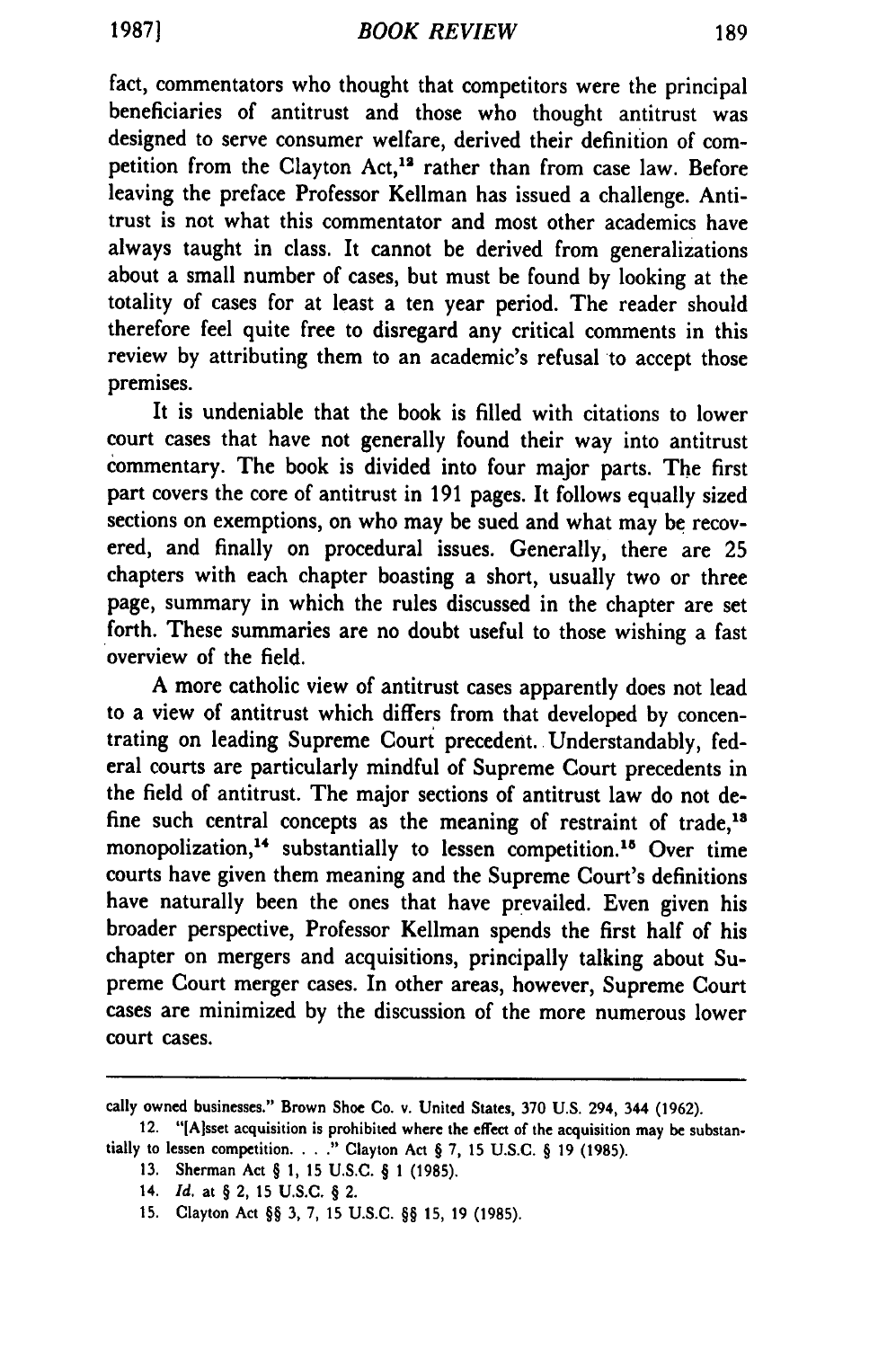Sometimes the result is curious. For example, in discussing the criteria of culpability in exclusion of competitors, Professor Kellman cites *Silver v. New York Stock Exchange"* as the "leading decision in this area."<sup>17</sup> He sees it as epitomized in *Denver Rockets v. All-Pro Management, Inc.*<sup>18</sup> in which the court announced a three-pronged test the third element of which was "[tlhe association provides procedural safeguards which assure that the restraint is not arbitrary and which provides a basis for a judicial review."<sup>19</sup> He then acknowledges the Supreme Court decision in *Northwest Wholesale Stationers, Inc. v. Pacific Stationary and Printing Co.20* and correctly quotes it as saying, "The absence of procedural safeguards can in no sense determine the antitrust analysis. . . . [T]he antitrust laws do not themselves impose on joint ventures a requirement of process."'' .

When he discusses resale price maintenance he cites *Albrecht v. Herald Co.*<sup>33</sup> for the proposition that maximum price fixing is illegal per se. He asserts that "while *Albrecht* has not been significantly limited, neither has it been expanded."<sup>28</sup> He simply does not acknowledge its express reaffirmation in *Arizona v. Maricopa County Medical Society<sup>34</sup>* which he cites himself in the chapter on collusion.<sup>35</sup> In discussing the state action exemptions Professor Kellman cites Sears, Roebuck & Co. v. Stiffel Co.<sup>26</sup> for the position that "[t]he patent provision of the Constitution is strictly limited in that a patent monopoly may not be used in disregard of the antitrust laws."<sup>27</sup> Stiffel involved neither a "patent monopoly" nor a violation of the antitrust laws. The Supreme Court simply indicated that Illinois' unfair competition law could not, in effect, extend protection comparable to patent protection to unpatentable designs. Its law was preempted by the patent power given to Congress in article I section **8** of the Constitution. The citation of *Stiffel* does little to add to the author's citation of *Parker v. Brown* which crisply deals with the same point. "A state does not give immunity to those who violate the

- 20. 105 **S.** Ct. 2613 (1985).
- 21. **KELLMAN,** *supra* note **1,** at 47.
- 22. 390 U.S. 145 (1968).
- 23. **KFLLMAN,** *supra* note 1, at 105.
- 24. 457 U.S. 332 (1982).
- **25. KELLMAN,** *supra* note **1,** at 7.
- 26. 376 U.S. **225** (1964).
- 27. **KELLMAN,** supra note 1, at 203.

**<sup>16.</sup>** 373 U.S. 341 (1963).

<sup>17.</sup> **KELLMAN,** *supra* note **1,** at 43.

<sup>18. 325</sup> F. Supp. 1049 (C.D. Cal. 1971).

<sup>19.</sup> *Id.* at 1064, 1065.